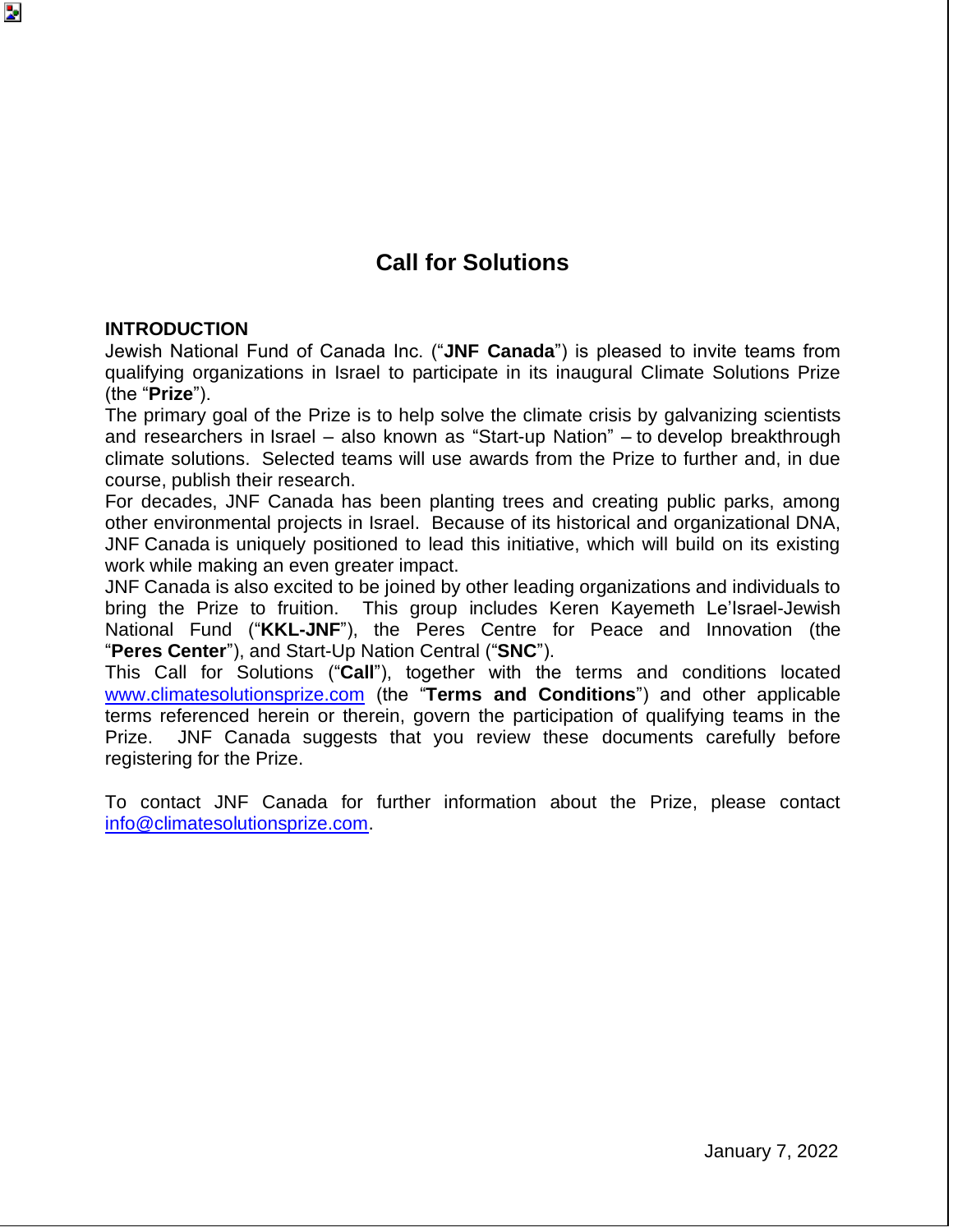### **1. Objectives and Consequences of the Prize**

- 1.1 Spurring increased funding and investment in innovation in Israel to solve the climate crisis through breakthrough solutions that will decrease carbon emissions and/or increase carbon sequestration.
- 1.2 Promoting the best ideas to speed the process of implementing the global and practical solutions that will most reduce climate change.
- 1.3 Being a source of pride for the people of Israel and around the world showing that the Jewish nation is working to be a leading source of solutions in their number one area of concern – climate change – by executing our mission of literal *Tikkun Olam*, repairing the world.
- 1.4 Positively impacting Israel's economy and global image by being a leading source of impactful solutions for the world's most pressing issue.

#### **2. The Prize**

The total funding envelope for the Prize in 2022 is expected to be USD \$1 million. From within that envelope, grants will be awarded to no more than four (4) Teams (each, an "**Award**"). The amount of each Award will be determined by JNF Canada in its sole discretion based upon the amounts winning Team or Teams have requested in their Submissions to advance their research. If the amounts requested by the winning Team or Teams in their Submissions collectively exceed the amount of the funding envelope, the amount of an Award may be less than the amount requested. The receipt of an Award is conditional upon full compliance with this Call and the Terms and Conditions, including, but not limited, the winning Team or Teams executing an award agreement with JNF Canada that includes commitments to continue to advance and publish research on the solution (as more particularly described below and in the Terms and Conditions).

As of the date of this Call, it is anticipated that the Prize will be awarded in October, 2022. The precise date will be set forth on the Climate Solutions Prize website in a separate FAQ.

#### **3. Eligibility – Proposed Solution**

- 3.1 To be eligible for consideration, the climate solution proposed by a Team must focus on one or more of the following areas:
	- (a) innovations to reduce greenhouse gas emissions (i.e., carbon dioxide (CO2) and methane (CH4));

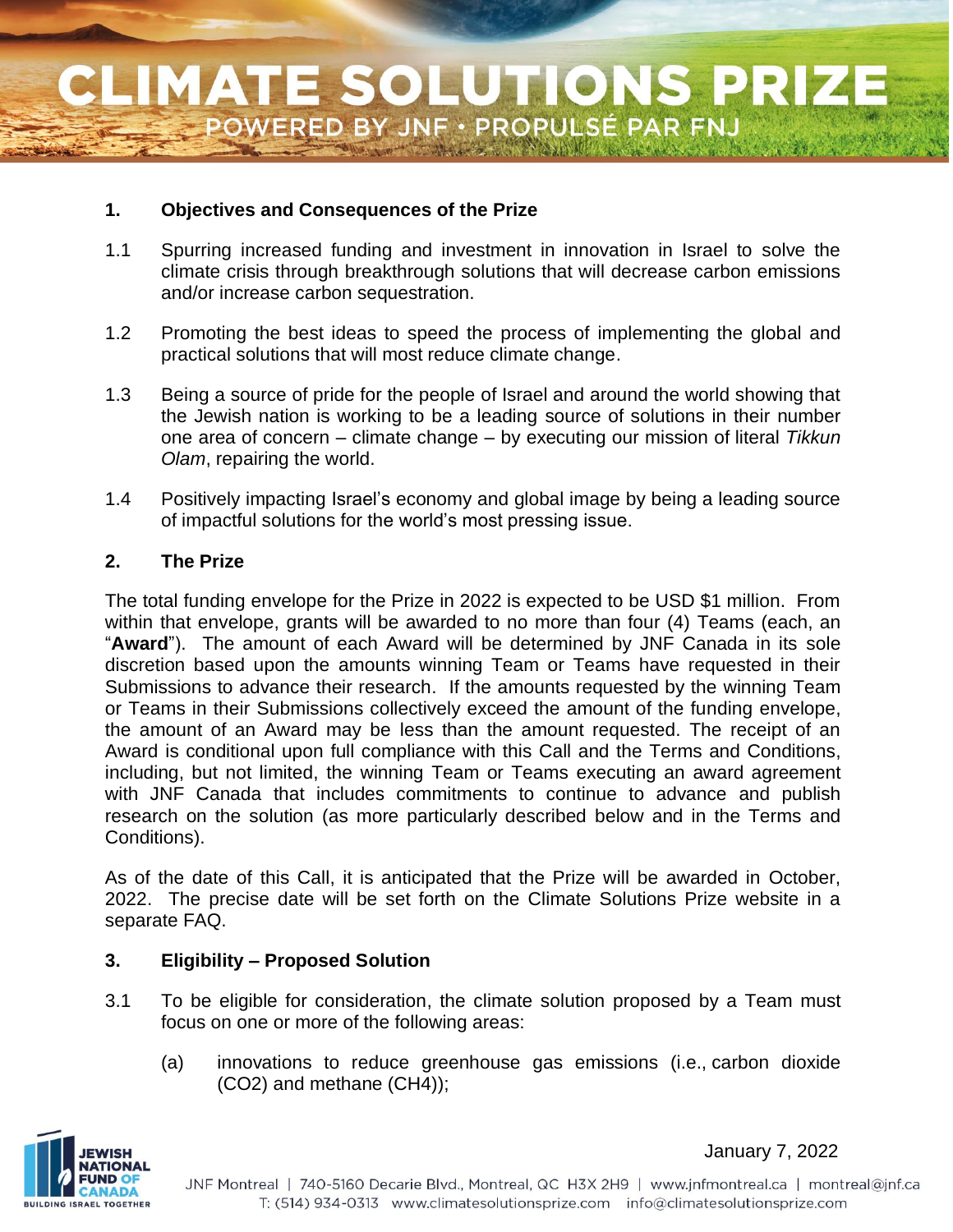- (b) innovations to improve energy efficiency, renewable energy, and/or energy storage; and/or
- (c) innovations to increase carbon sequestration, whether by forests or other natural systems or innovations in artificial carbon sequestration.

#### 3.2 In addition:

- (a) the solution's proof of concept must have been validated;
- (b) the solution must be in or entering its developmental stage; or
- (c) the solution must be on the verge of being ready for commercialization.
- 3.3 Each Team may only propose one climate solution. As more particularly described below, a Team will propose its solution in an initial application (each, a "**Initial Submission**"), and if it is selected to participate in a subsequent round of the Prize competition, in a detailed application together with a recorded video "pitch" (each, a "**Detailed Submission**"). After reviewing the Detailed Submissions, certain Teams will be selected to participate in interviews with the International Prize Jury. For purposes of this Call and the Terms and Conditions, the Initial Submission, Detailed Submission, and any interviews are collectively referred to as a "**Submission**" and the contents of a Submission as the "**Submission Materials**".

#### **4. Eligibility - Teams**

- 4.1 Awards will be made to Teams from Qualifying Organizations only. For purposes of this Call and the Terms and Conditions, "**Qualifying Organizations**" consist of:
	- (a) recognized institutions of higher education in Israel, within the meaning of the Council for Higher Education Law, 1958, that deal with research or development;
	- (b) Israeli research Institutions recognized by the (Israel) National Science Foundation (see https://www.isf.org.il/#/research-institutions);
	- (c) non-profit research institutes in Israel (such as hospitals, regional research and development centres, and non-profit environmental organizations that appear under the Israeli umbrella organization of green bodies, etc.); or
	- (d) Israeli non-profit incubators legally affiliated with one or more of the foregoing organizations.

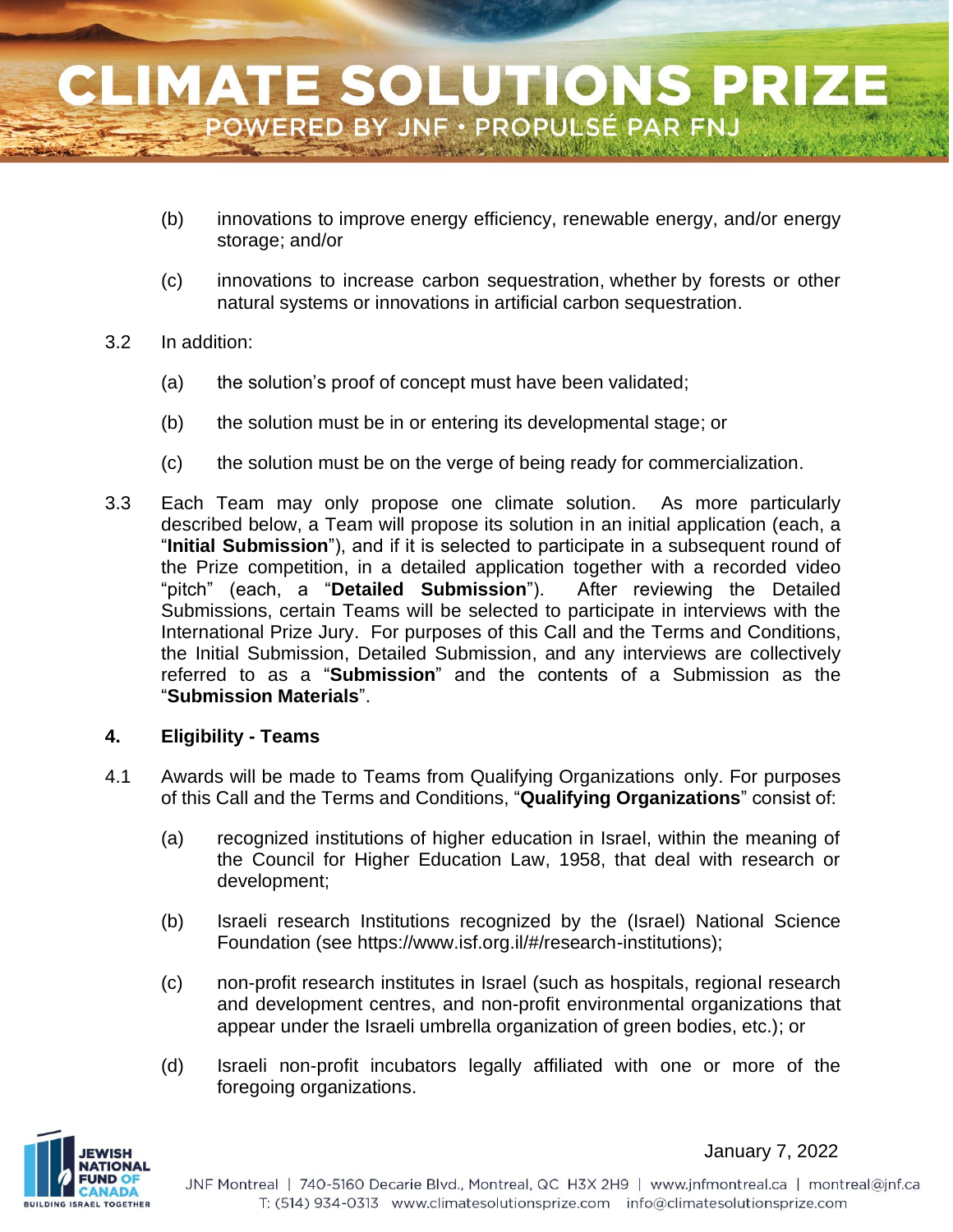# **CLIMATE SOLUTIONS PRIZE** POWERED BY JNF · PROPULSÉ PAR FNJ

- 4.2 In order to participate in the Prize, a Qualifying Organization must register a team through the Climate Solutions Prize website (each, a "**Team**") during the Prize registration period set forth in the FAQ. For greater certainty, references in this Call or Terms and Conditions to a "Team" are to be construed as references to the Qualifying Organization (i.e., the legal entity) that registered the Team. A Qualifying Organization may register more than one Team, provided at least half of the members do not overlap with any other Team. If a Qualifying Organization registers a Team where less than half of the members overlap with another Team, the Team that registered first will be allowed to continue and the Team that registered second will be disqualified.
- 4.3 The Team registration must be completed by a "**Team Leader**" who: (a) is an Israeli employed by or appointed at the Qualifying Organization; (b) has the authority and permission from the Qualifying Organization to participate in the Prize on behalf of the Qualifying Organization; (c) has the authority to legally bind the Qualifying Organization to this Call, Terms and Conditions and any other required documentation contemplated in this Call and Terms and Conditions; and (d) is expected to be the individual leading the proposed research activities at the Qualifying Organization throughout the term of the award agreement. If a Team Leader ceases to meet the criteria described in subparagraphs (a), (b), and (c) at any time during the Prize competition (e.g., because they have moved to another institution), the Team will be provided with a reasonable opportunity to designate a new Team Leader who meets the foregoing criteria.
- 4.4 A Team may be comprised of experts and members who are not employed by or appointed at the Qualifying Organization that registered the Team, provided at least one (1) member of the Team (the Team Leader) is employed by or appointed at a Qualifying Organization and based in Israel.
- 4.5 As part of the registration process, Teams will need to disclose the names, contact information and employers of the Team members. All Team members must (a) be above the age of majority, and (b) agree in writing to abide by this Call and Terms and Conditions in the form of acknowledgement made available by JNF Canada (each, a "**Team Member Acknowledgement**") as part of the registration process. Team Leaders will be responsible for ensuring that all Team members have agreed to and submitted the Team Member Acknowledgement and for communicating with and receiving communications from JNF Canada.
- 4.6 Please review the Terms and Conditions for other details about Teams.

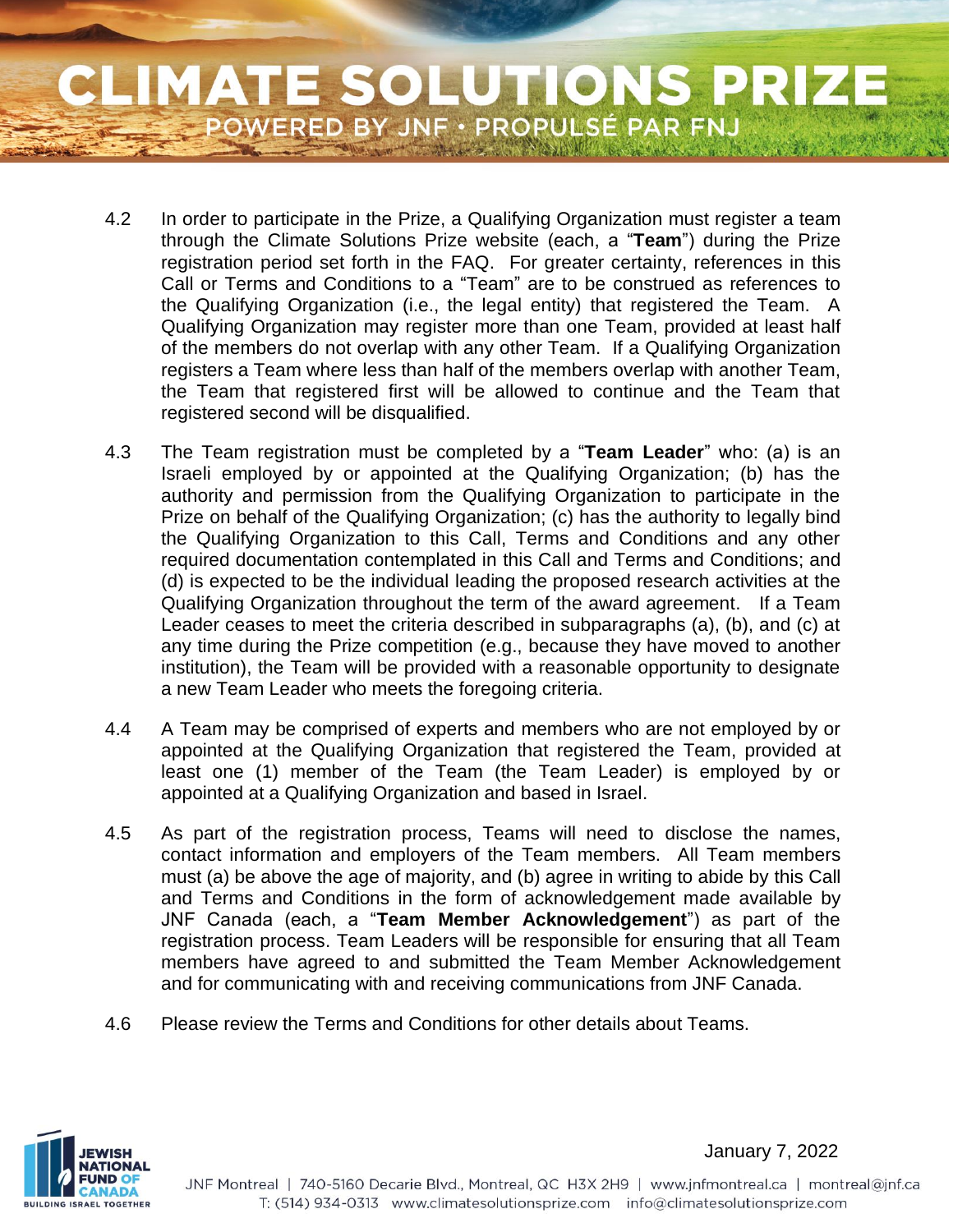#### **5. Competition Phases**

In accordance with the timelines and any supplementary information to be published in the FAQ, the Prize competition will take place in the following phases:

- 5.1 Eligible Teams will submit an Initial Submission through the Climate Solutions Prize website that describes the proposed solution in English. The total length of the Initial Submission may not exceed 800 words. Each Initial Submission will include an abstract of the proposed climate solution that JNF Canada can make public. In developing their Initial Submissions, Teams are advised to consider the evaluation criteria set forth in section 6 below that will be used to evaluate their Submissions.
- 5.2 All valid Initial Submissions will be reviewed by a Scientific Evaluation Committee composed of experts nominated by JNF Canada, KKL-JNF and the Peres Center and appointed by JNF Canada. The Committee will determine the top 25 Initial Submissions based upon the criteria set forth in section 6 below. All Teams are advised to consider those criteria in developing their Submissions. All decisions made by the Committee regarding the top 25 Initial Submissions are not subject to review, challenge or appeal.
- 5.3 The Teams that submitted the top 25 Initial Submissions will each be invited to submit a Detailed Submission, not exceeding 10 A4 pages, with Times New Roman or David 11 or 12 fonts and with 1.5 spacing, and a recorded video "pitch". The Detailed Submissions will be submitted in English, and will include the following elements:
	- (a) a general description of the proposed solution that JNF Canada can make public;
	- (b) a description of the working plan for the proposed research and development including:
		- (i) background information, including a description of the current situation and knowledge, applicable experience of the Team and its capacity to bring the project to implementation;
		- (ii) a description of the method and/or the technology;
		- (iii) a working plan and development schedules, minimum one (1) year and maximum three (3) years;

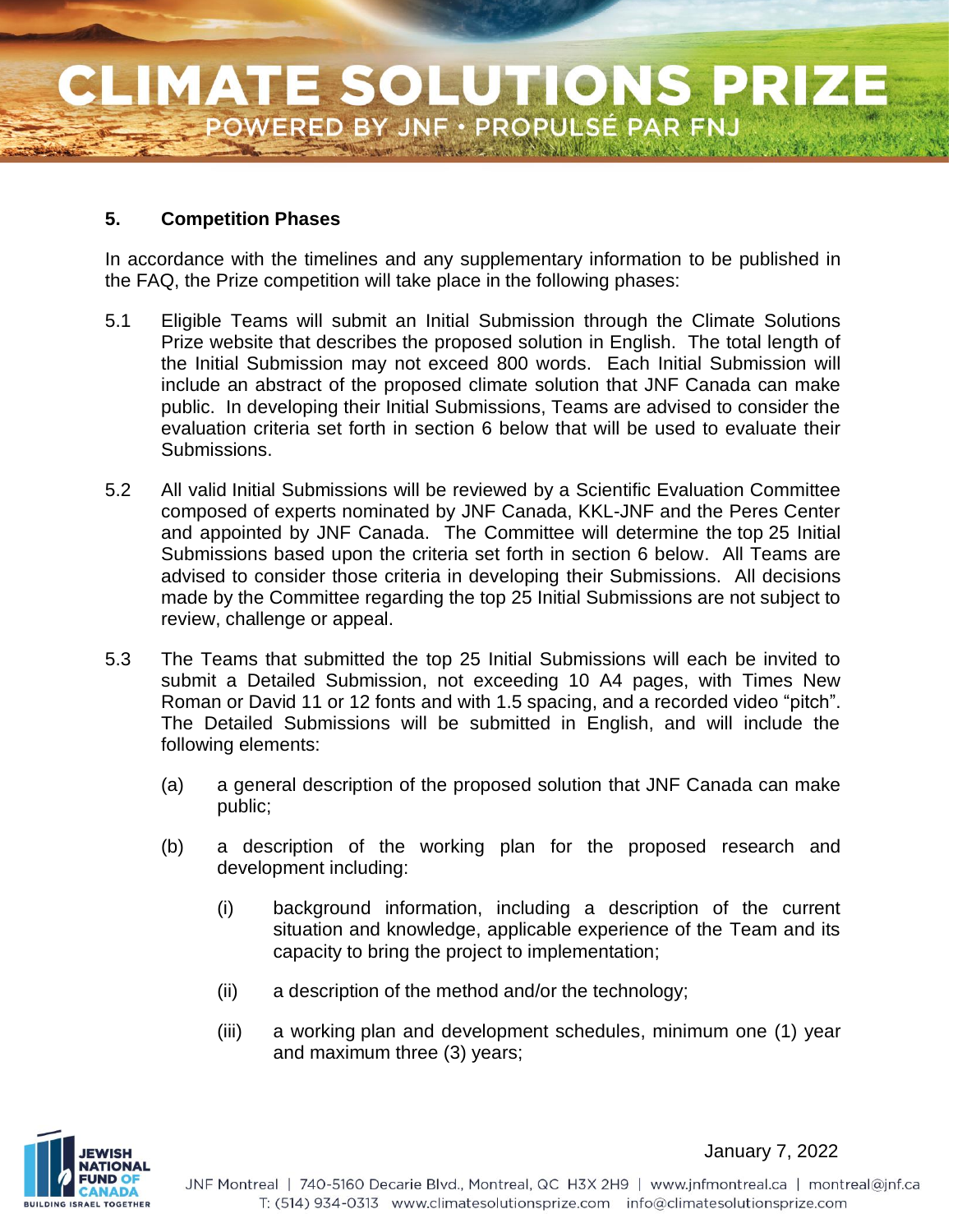- (iv) measuring tools for success, including specific estimates of annual tons of greenhouse gases either sequestered or removed from production with calculations of cost per ton related to other market solutions;
- (v) the importance of development and innovation in the specific field and in general; and
- (vi) budget details (in USD) according to the working plan divided to years, description, with explanation of how the Award would be spent. The total budget must not exceed USD \$1 million, including financing from other sources, with budgeted use of the Award distributed over no less than one (1) year and no more than three (3) years;
- (vii) a description of any initial development and early results, if any; and
- (viii) financing from other sources, if any; and
- (c) a recorded video "pitch" of no more than five (5) minutes that JNF Canada can make public.
- 5.4 An Enhanced Evaluation Committee, to be appointed by JNF Canada, will review the Detailed Submissions against the evaluation criteria set forth in section 6 below. The Enhanced Evaluation Committee will determine the top 10 Submissions, and will refer those Submissions to the International Prize Jury. All decisions made by the Enhanced Evaluation Committee regarding the top 10 Submissions are not subject to review, challenge or appeal.
- 5.5 The International Prize Jury, comprised of a JNF Canada representative, the Chief Scientist of KKL-JNF, world-renowned scientists, and businesspeople in relevant fields (including renewable energy, carbon sequestration and venture capital), as appointed by JNF Canada, will then select up to four (4) Teams to receive an Award based upon the evaluation criteria set forth in section 6 below and their assessment of the virtual interviews described below. All decisions made by the International Prize Jury regarding the winning Team or Teams are not subject to review, challenge or appeal.
- 5.6 Before determining the winning Team or Teams, the remaining ten (10) Teams will be asked to take part in virtual interviews where they will have an allocated time frame to pitch their product or service to the International Prize Jury. JNF Canada may make these interviews public, in whole or in part.

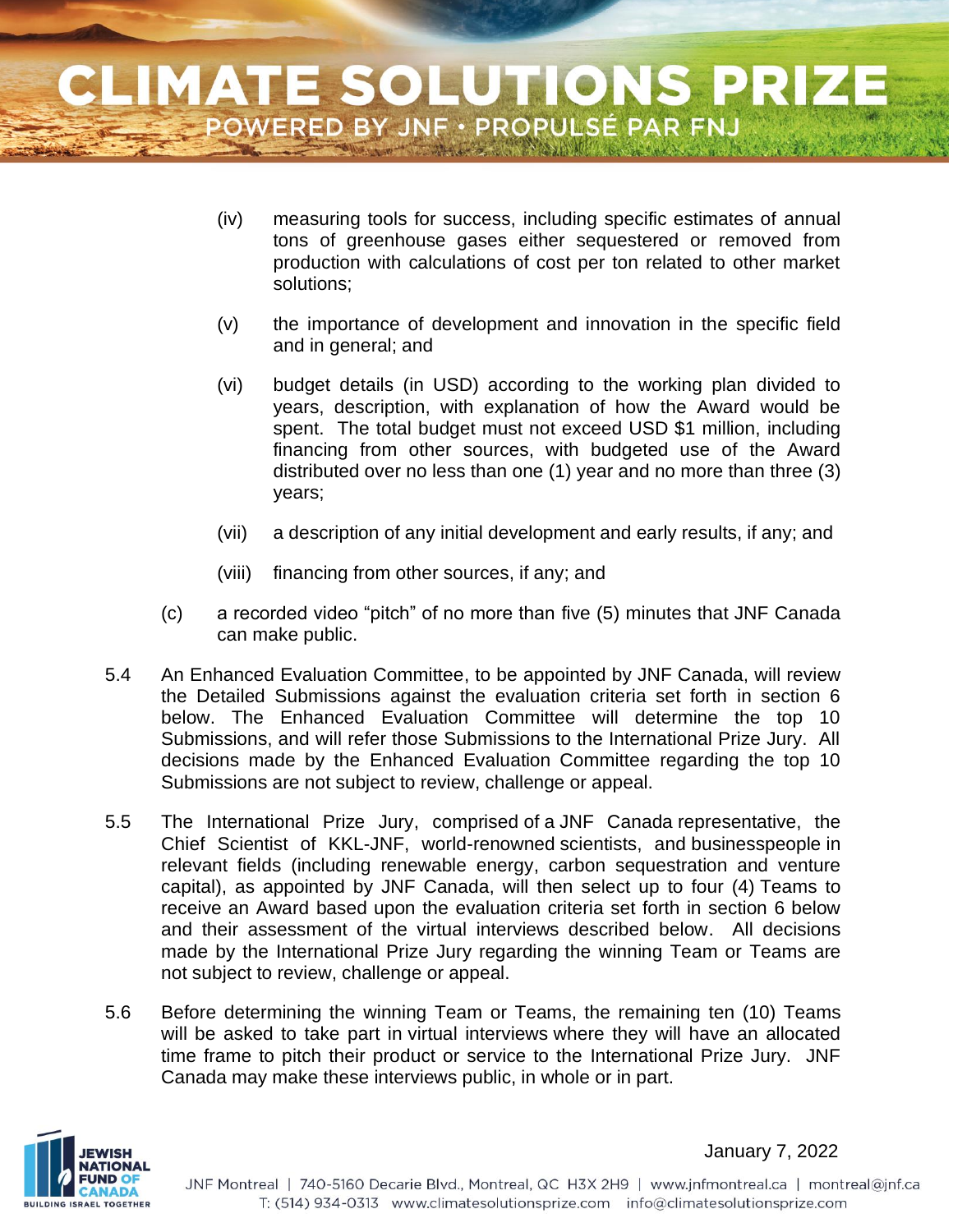- 5.7 The winning Team(s) will be made public, and the Awards will be made at an award ceremony and GreenTech innovation event (however it may be titled) that the winning Team(s) must attend as a condition of receiving an Award.
- 5.8 Please review the Terms and Conditions for other details about the Awards.

#### **6. Evaluation Criteria**

The following criteria will be used by the Scientific Evaluation Committee, Enhanced Evaluation Committee, and International Prize Jury, in evaluating Submissions:

- 6.1 To be considered, all Submissions must conform with the requirements of this Call and the Terms and Conditions.
- 6.2 The Submissions will be judged and scored according to the following criteria:

| <b>Criteria</b>                             | <b>Breakdown of Scoring</b> |
|---------------------------------------------|-----------------------------|
| Amount of expected impact, in terms of      | 30%                         |
| tons of greenhouse gases, with focus on     |                             |
| ability to scale and deploy the solution in |                             |
| a timely manner                             |                             |
| Level of innovation and breakthrough        | 20%                         |
| The ability to develop and implement the    | 15%                         |
| solution in Israel                          |                             |
| The cost-effective ratio of the proposal to | 15%                         |
| ensure affordability in implementation      |                             |
| Ability to execute and meet project         | 10%                         |
| schedules and budgets                       |                             |
| Quality of submission                       | 10%                         |
|                                             |                             |
| <b>Total Scoring</b>                        | 100%                        |

6.3 The chances of being selected depend upon the number of Teams and the calibre of the eligible Submissions that are submitted and received by JNF Canada. Judging and scoring is scheduled to take place in accordance with the schedule set forth in the FAQ.

#### **7. Funding Partners**

Note: Additional partners/internal collaborators, including from industry and the private sector, may join this funding initiative over the coming year.